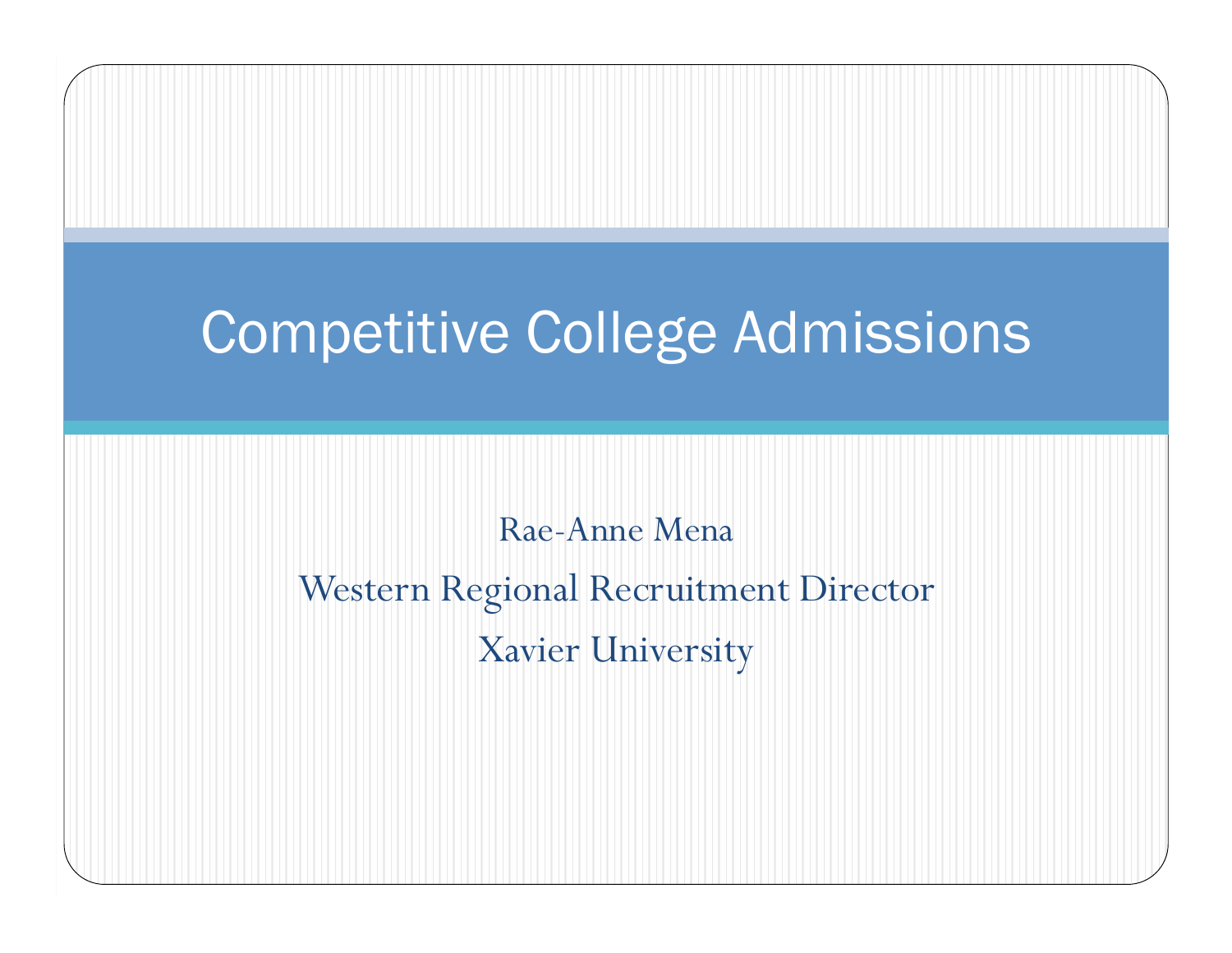### Types of Admission

- **Open Admissions** 
	- Almost all students are accepted.
	- Examples: Community College
- Selective Admissions
	- Certain GPAs, ACT/SAT scores are required. Also, an essay and/or interview are often required.
	- Examples: Some State Universities, Smaller Private Colleges
- Competitive Admissions
	- Space is very limited. High school course selection, test scores, and Extracurricular involvement are evaluated very carefully.
	- Examples: Some State Universities, Harvard University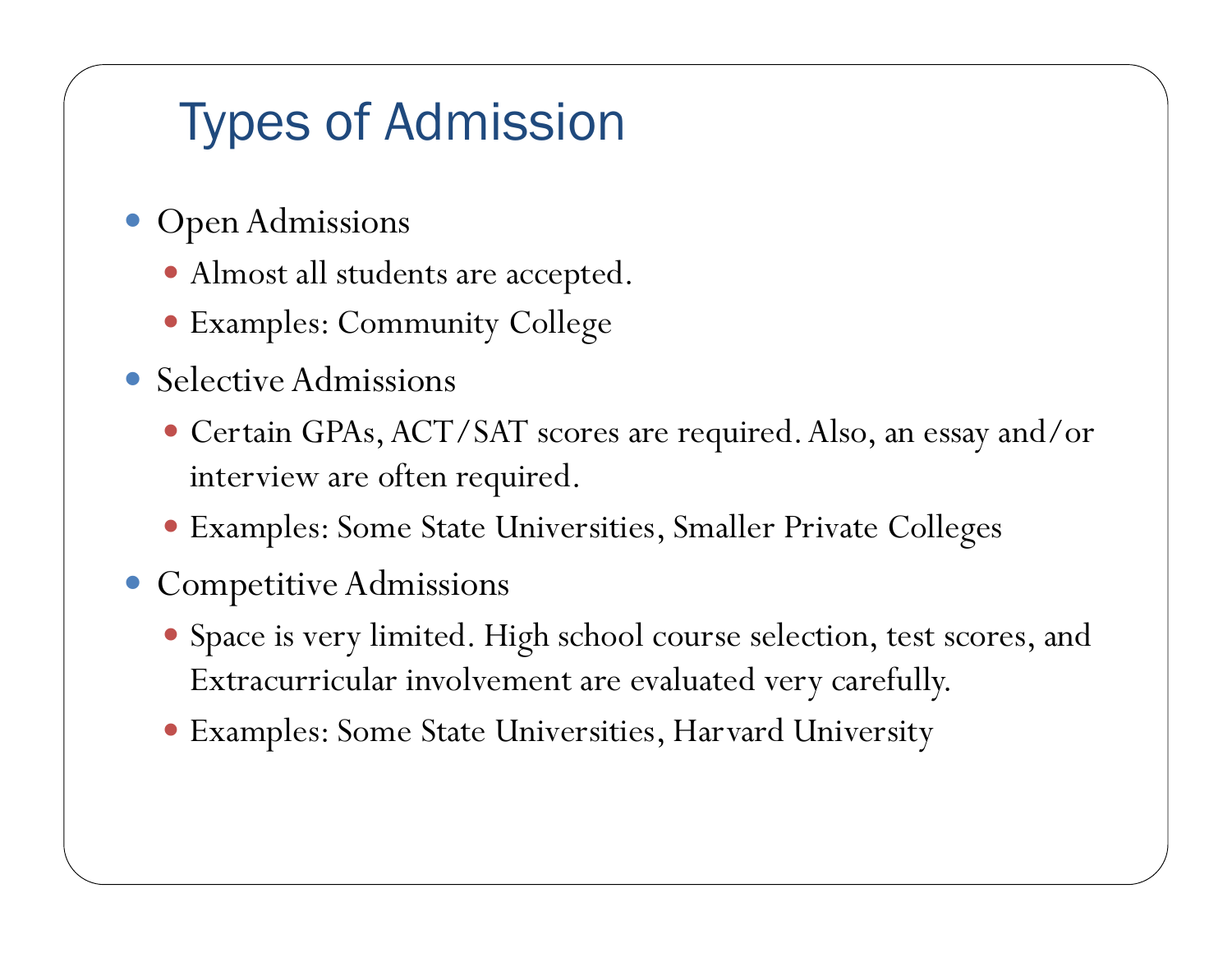## Admissions Competitiveness Terminology

### Early Decision:

- For those who want an early response to have time to consider options if necessary. Early Decision applications represent a binding commitment to one college.
- Early Action is non-binding, meaning that you can apply to other colleges even if you were admitted Early Action.

#### Regular Decision:

- For those who want more time to submit senior year grades or other supporting materials. Decision made usually by April 15.

-Rolling admissions: decisions made continuously during application period.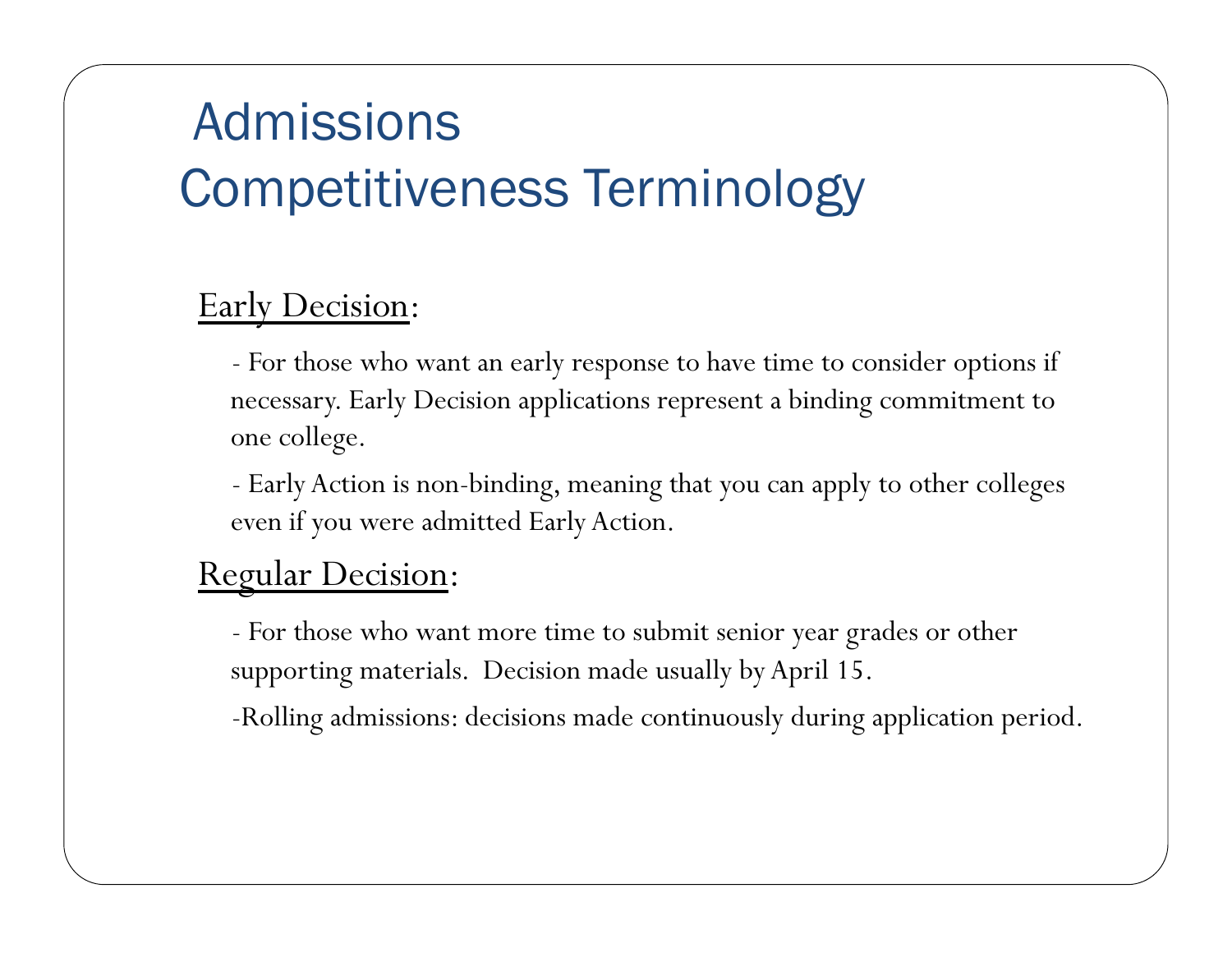# Parts of the application

- Transcript
- Standardized Test Scores
- List of Activities
- Letters of Recommendation
- Essays/Personal Statements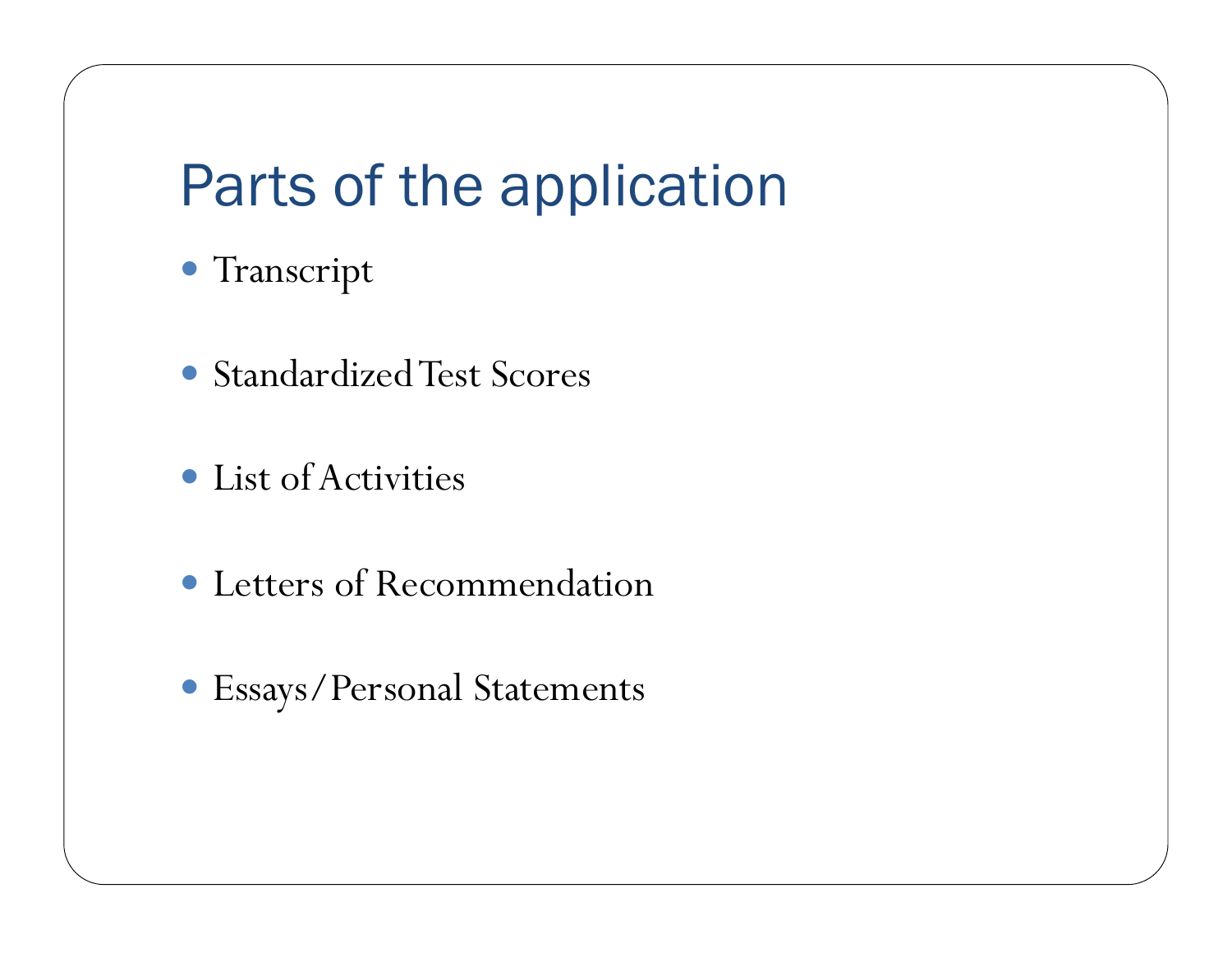# What is the admission committee looking for?

#### **ACADEMIC RECORD**

- Course Selection
- **Grades**
- SAT / ACT

#### **• PERSONAL CHARACTERISTICS**

- Extracurriculars/
- Leadership
- Recommendations
- Essays

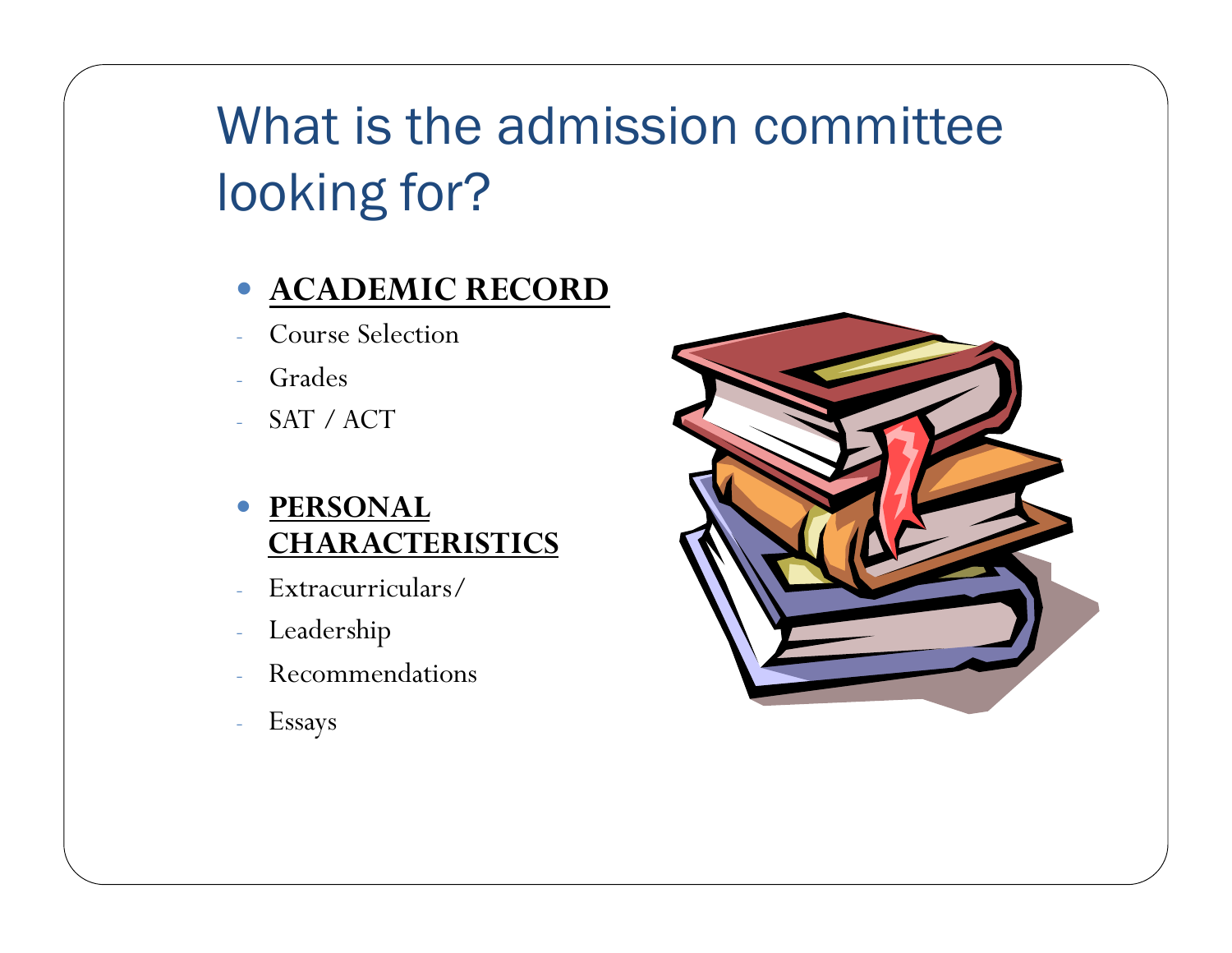## Academic Preparation

- Admissions Offices evaluate student transcripts by considering the following factors:
	- Enrollment in Advanced Placement and/or the IB Program
	- Choosing high school courses which prepare students for their college major.
		- Example: more science and math for prospective engineering or pre-med students.
	- 12th grade course selection and grades are very important in college admission decisions
	- Your high school
		- The percentage of graduates who go on to four-year colleges and universities
		- Which advanced courses are offered at the high school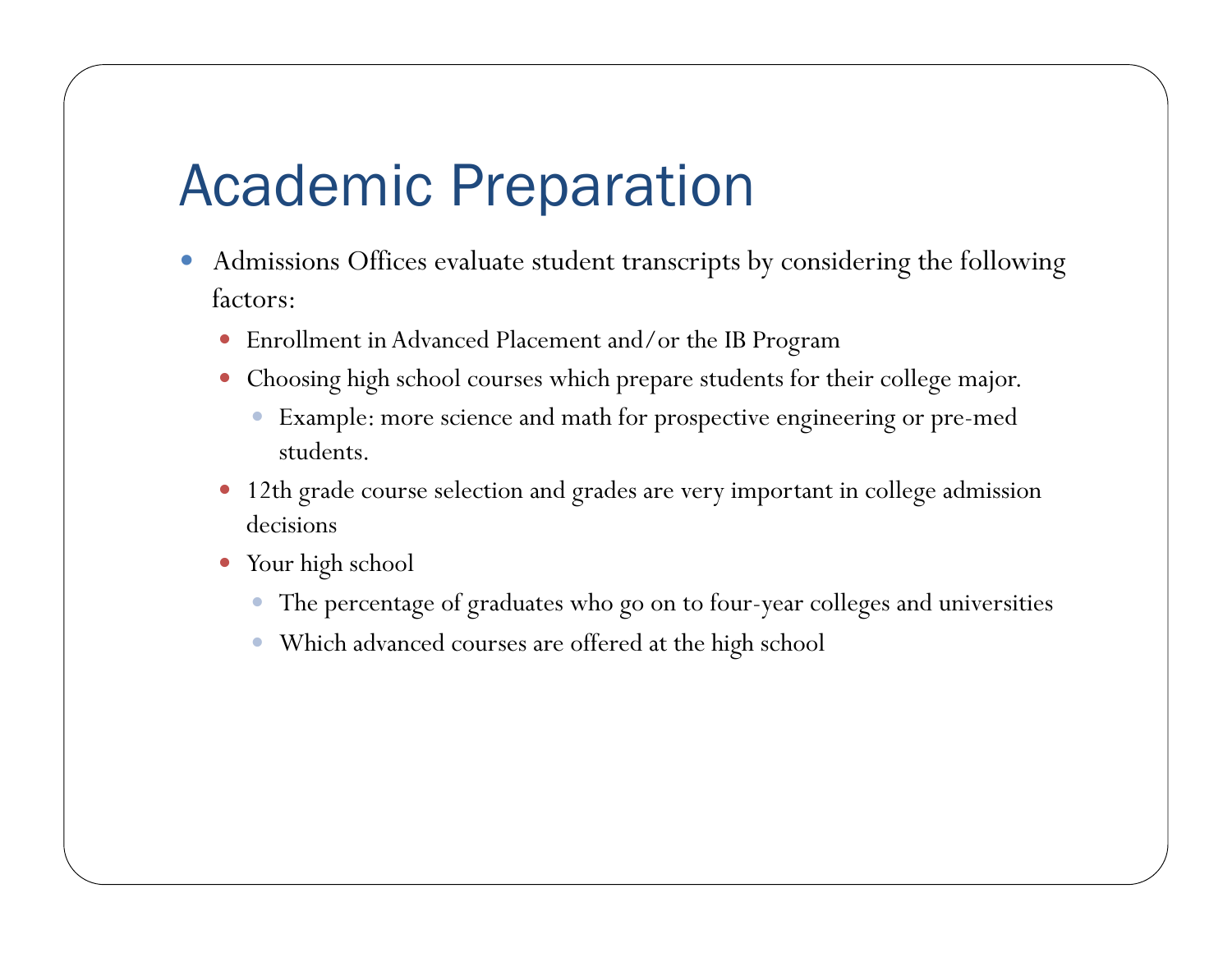# Your Transcript



- Your GPA and class rank.
- The courses you took and your grade trends.
- Have you challenged yourself appropriately?
- What does junior year tell us?
- Can you explain the bobbles?
- We **will** notice if you think senior=slacker.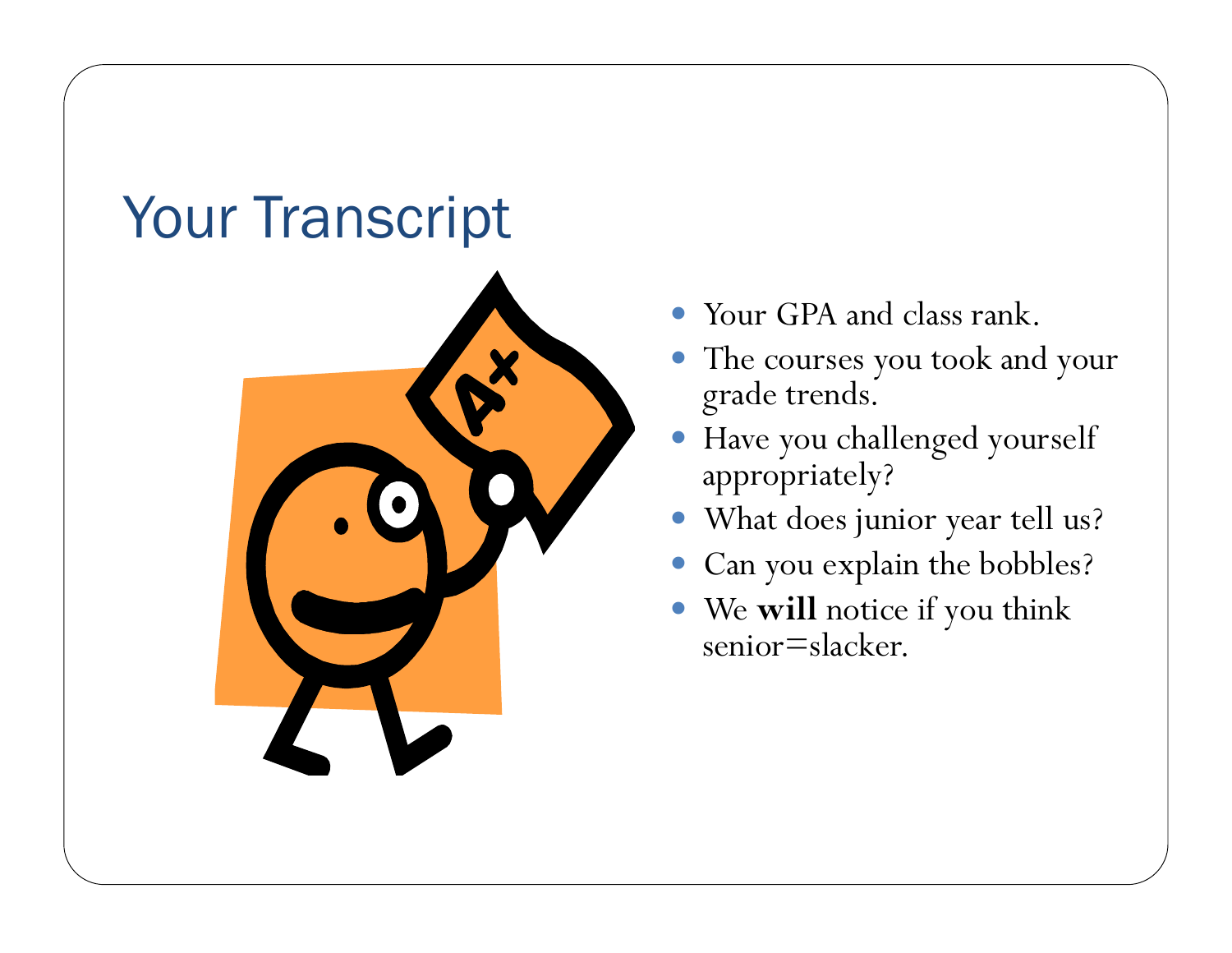## Standardized Tests

- Which test should I take?
- How many times should I take it?
- What do schools do with my score?
- What about the writing portion?
- Is the ACT or SAT the only number that really matters?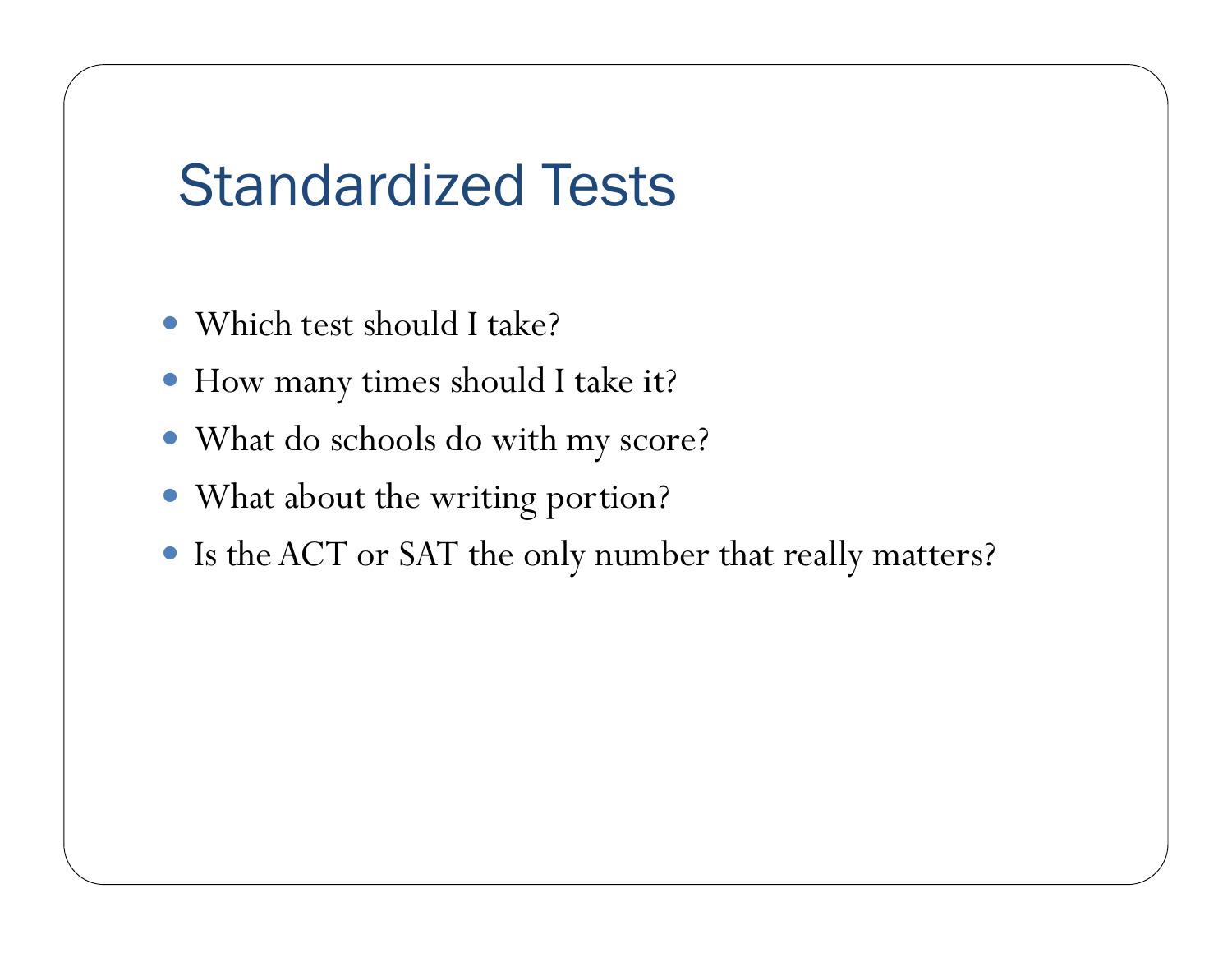## Direct from ACT

ACT has published "benchmark" scores that correlate to a 75% likelihood of earning a "C" or better in that class in college.

These are:

| English | 18 |
|---------|----|
| Math    | 22 |
| Reading | 21 |
| Science | 24 |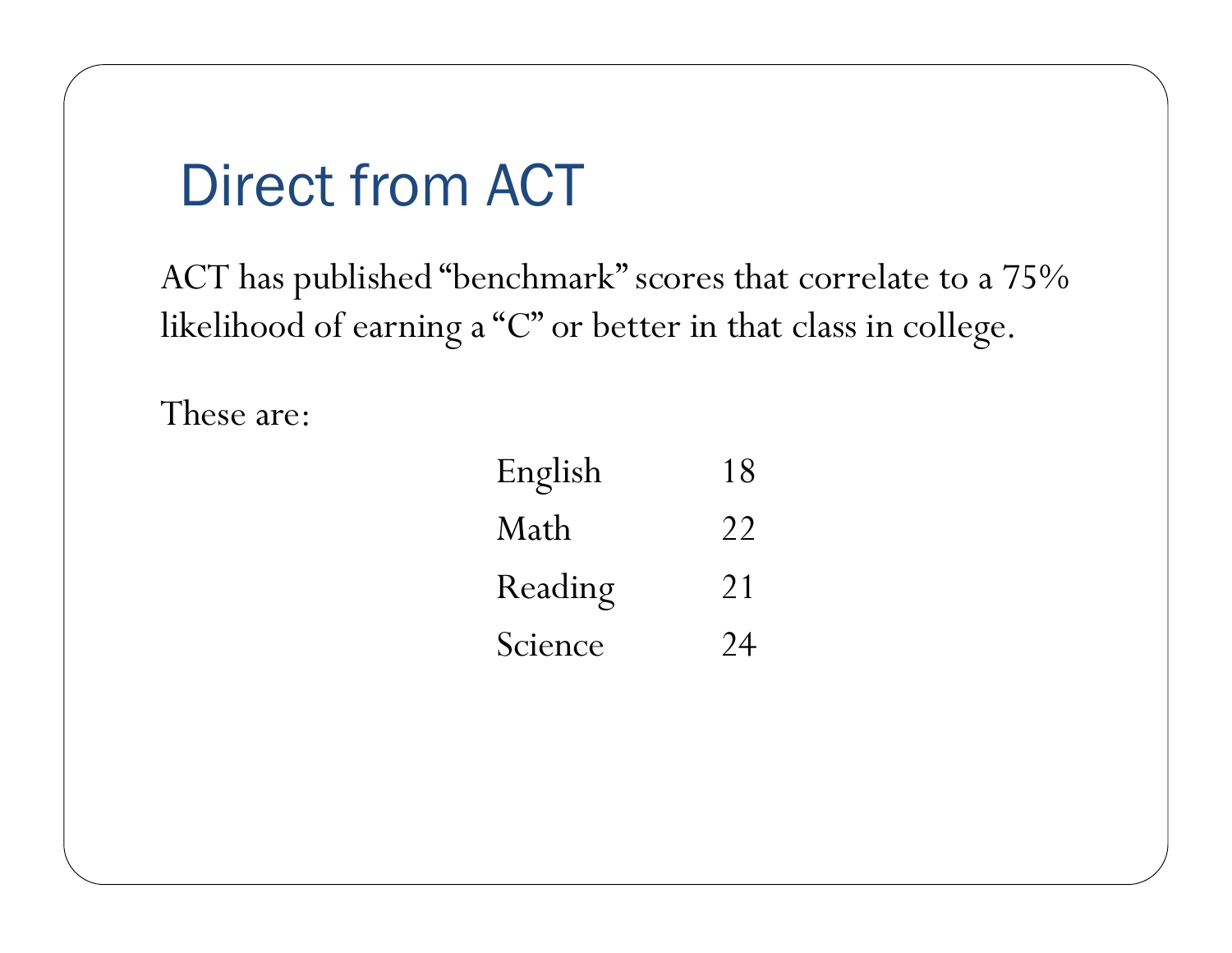## Letters of Recommendation

- Clear and comprehensive recommendations can make a difference in admissions decisions.
- Recommendations can come from teachers, counselors, coaches, advisers, employers, etc.
- Provide 3-4 weeks notice for a recommendation to be written.
- Provide a "brag sheet" to the person writing the recommendation.
- Recommendations are reviewed looking for the following information:
	- Comparisons to other students in the class.
	- Information about the school grading system and/or competition for grades.
	- Illustrative examples or anecdotes.
	- Personal information (example personal problems or health issues which had an impact on performance.)
	- Other personal traits or study habit information.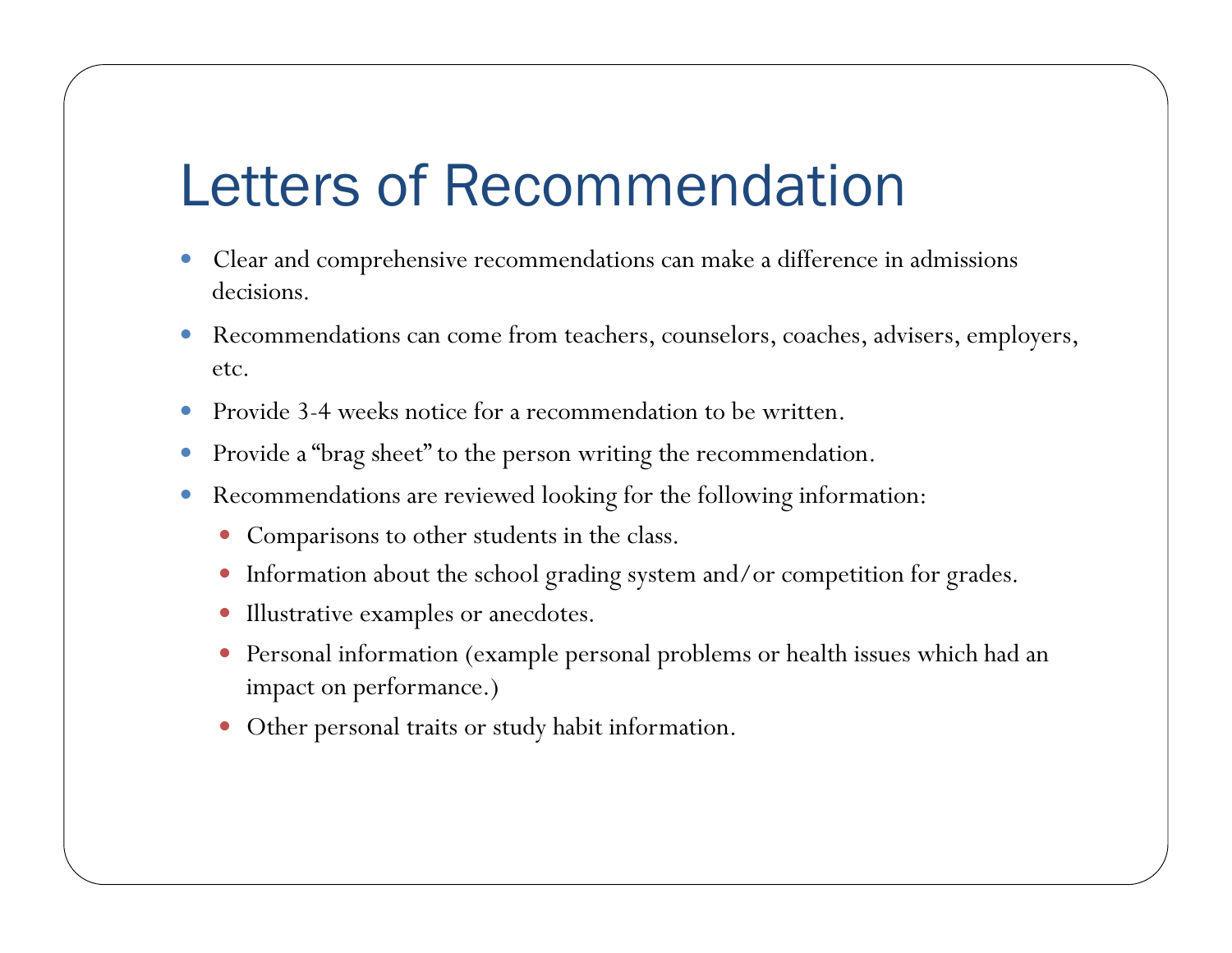## Extracurricular activities

- Commitment, level of accomplishment, initiative, and leadership are most important.
- Admissions offices will ask the following questions when reviewing student resumes/activity lists in an application:
	- How much time does the student devote to this activity?
	- Is there evidence of leadership—is the student an officer or leader in the organization/sport?
	- Balance is best—do not limit involvement to one type of activity.
	- Volunteerism is very important.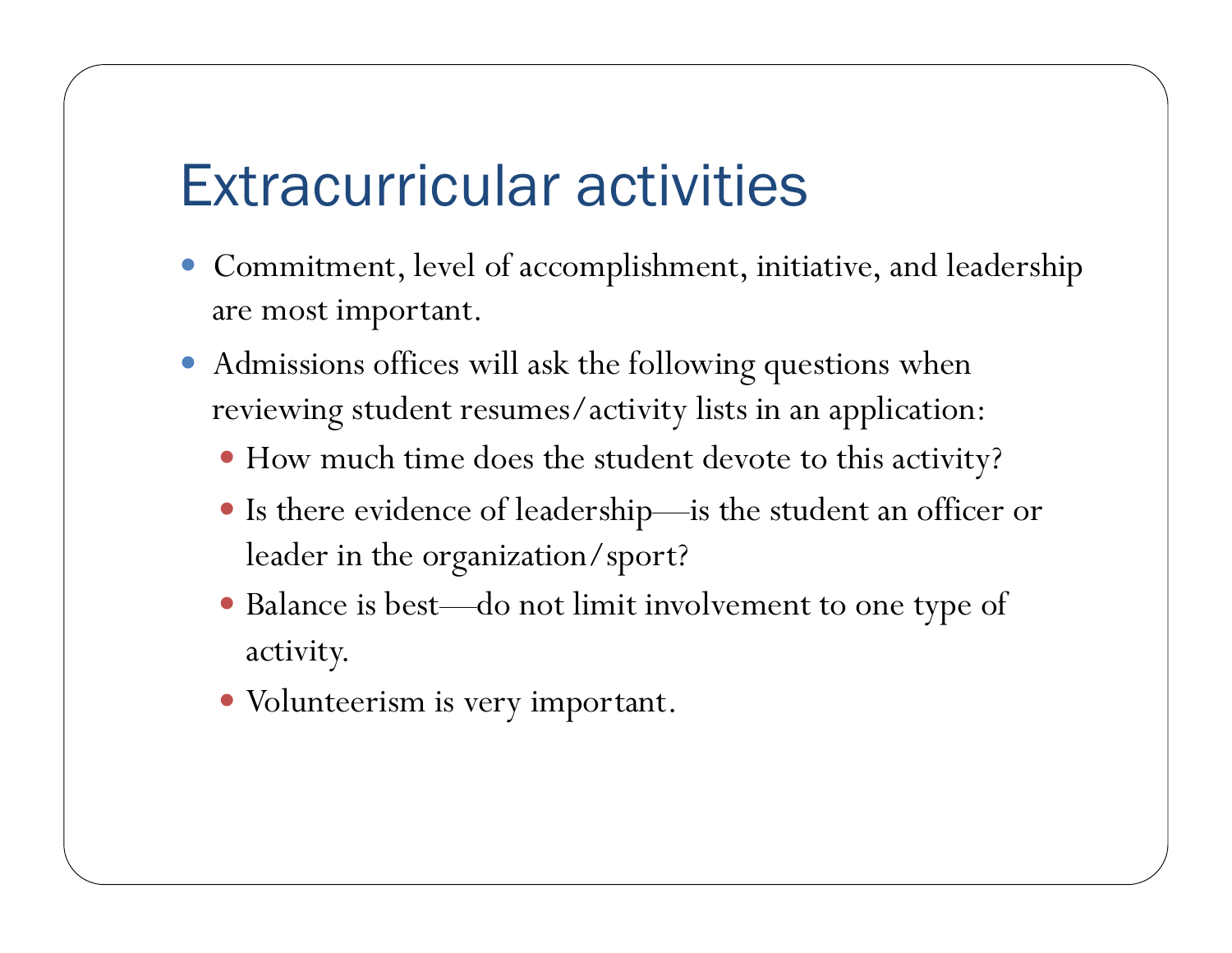# List of Activities

- Don't join every club senior year just to make it "look good."
- We like to see commitment and passion!
- Don't forget work and outside activities, too.
- This is a good time to brag a little bit!
- There are no activities that "count more" than others.

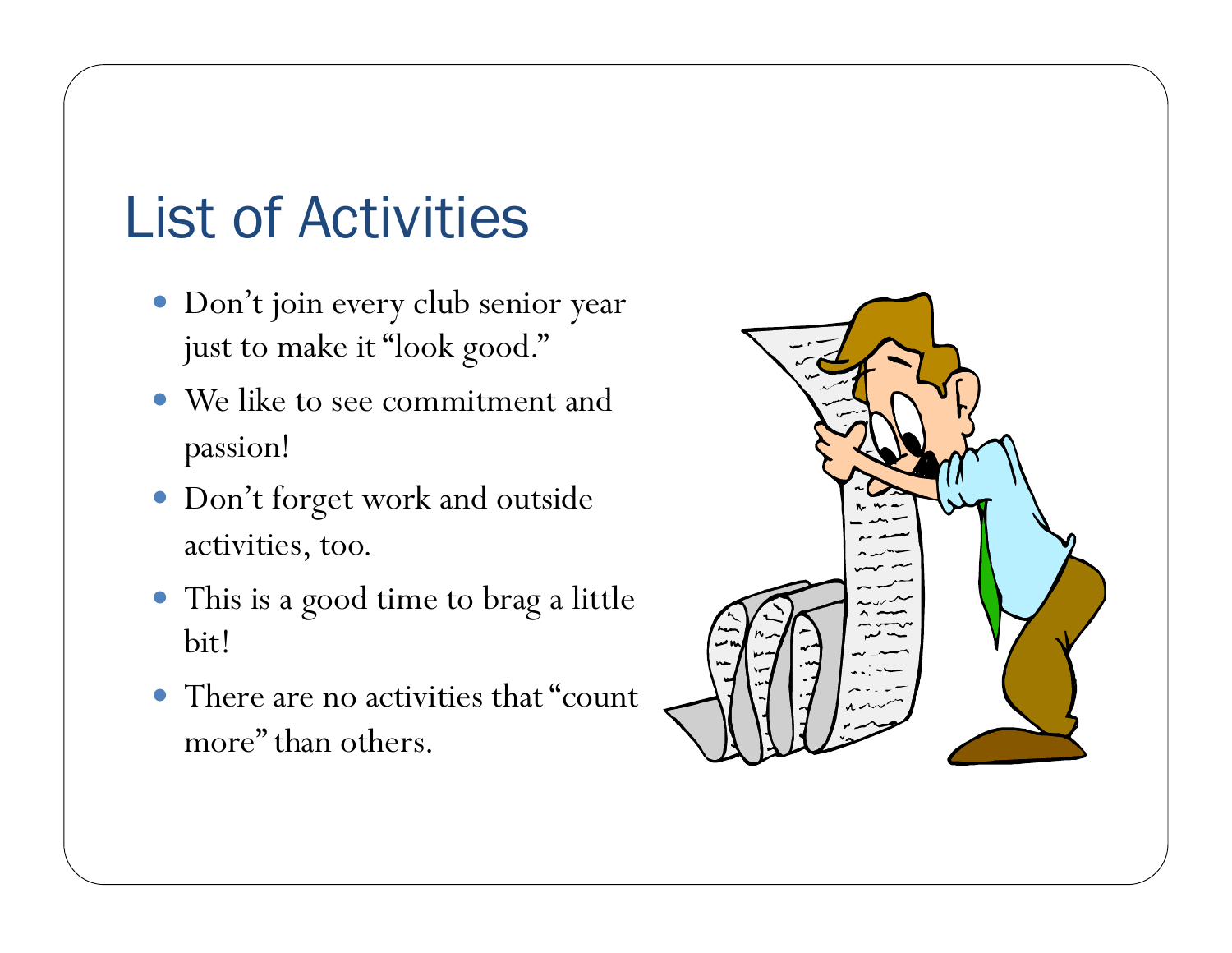## Personal Statements and Essays

- If the application asks a question, answer it. If it imposes a word limit, stick to it.
- The "tell us about yourself" essay
	- If it's the first time you've thought about it, don't write your essay about it.
	- Be passionate!
	- Let us get to know you.
- Make sure **your** voice comes through in all of the written portions of the application.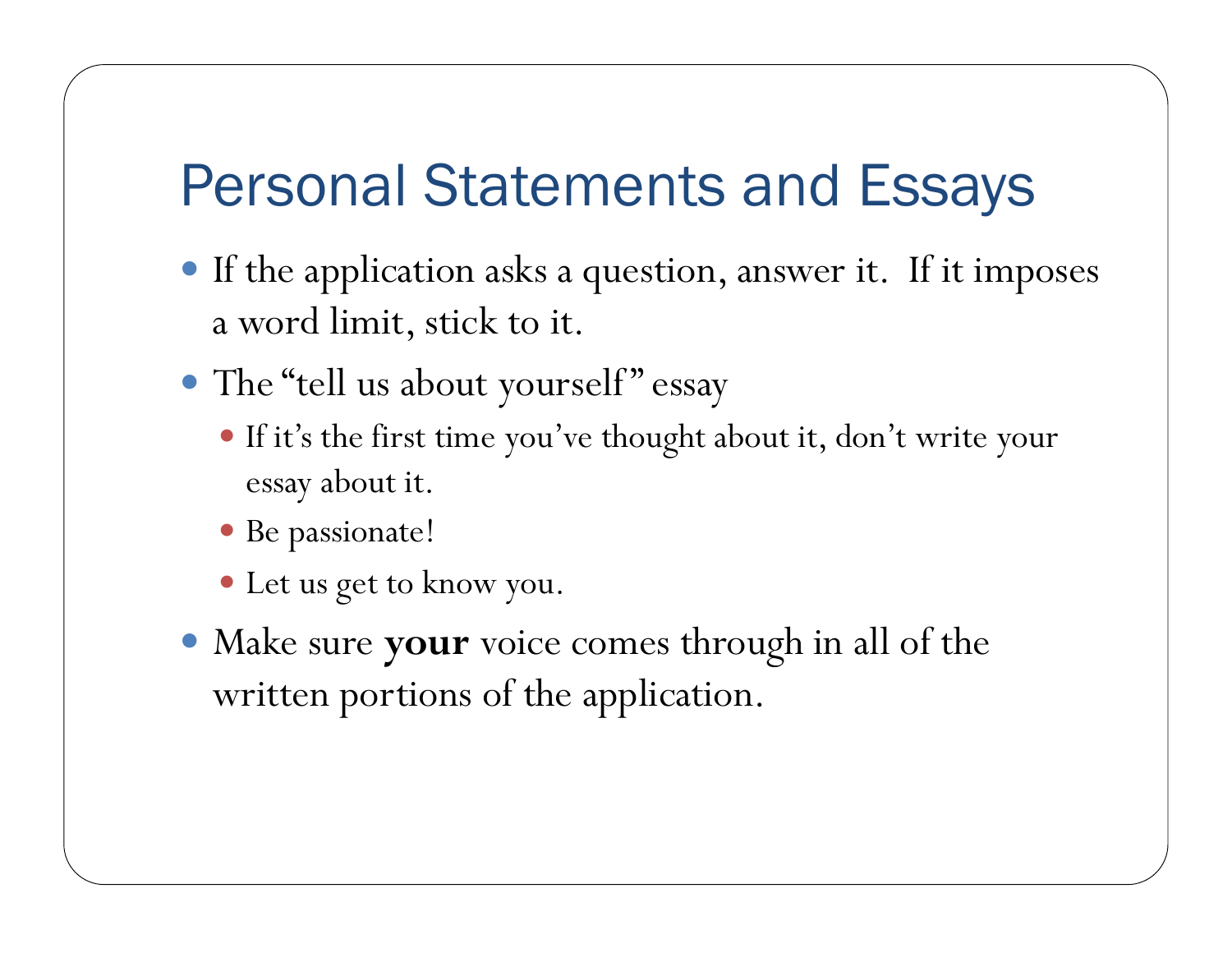# Hints for Writing the College Essay

- Start early.
- Be yourself.
- Be honest.
- Stay focused on your topic.
- Write and re-write.
- Get a second opinion.
- Proofread.
- Know which school you are applying to.
- Don't confuse applying on-line with sending an e-mail.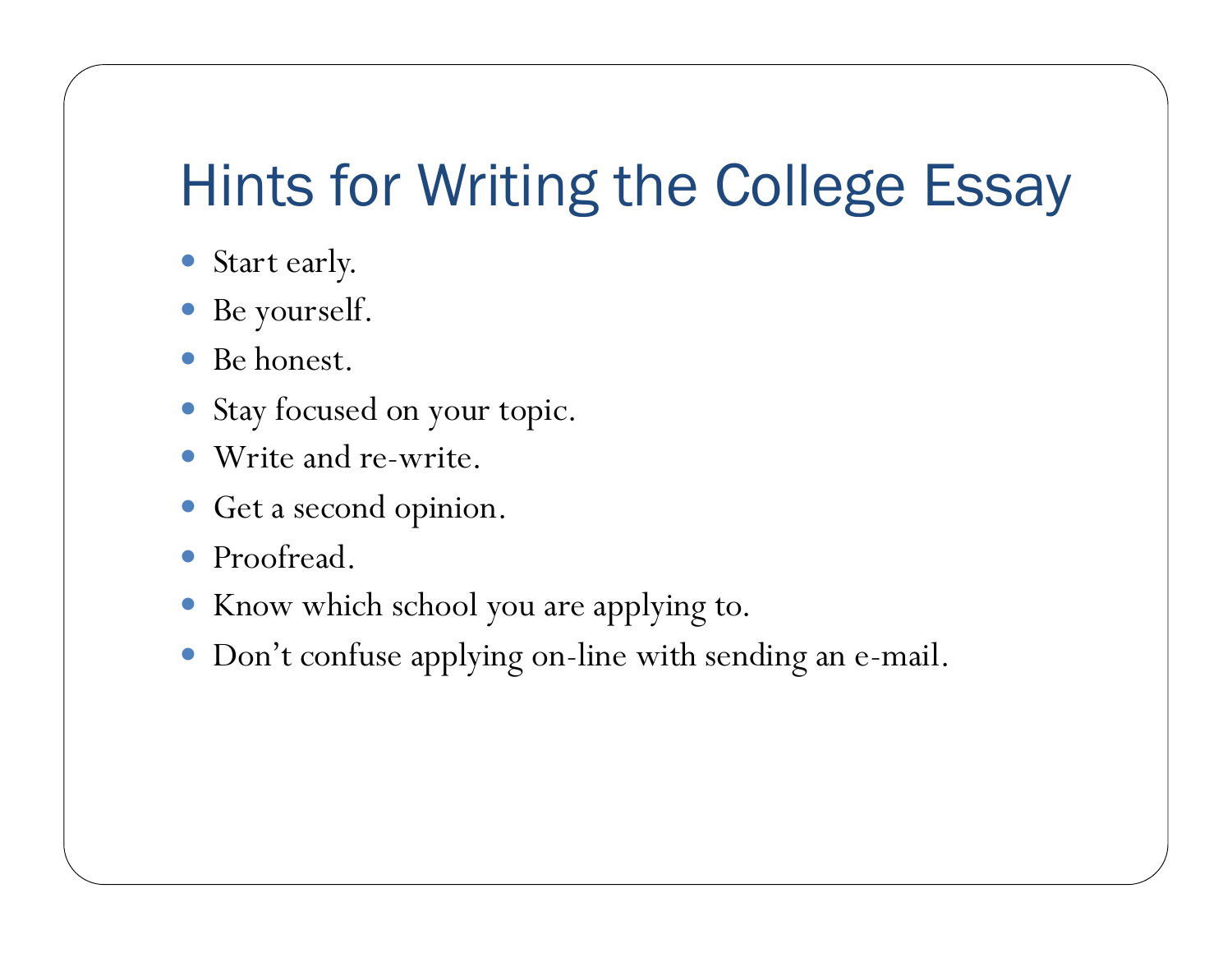### What admissions counselors think:

100 admission counselors were asked to name the top 4 hints for high school seniors to make their admission application more competitive.

- Ask for recommendations early
- Thoroughly complete entire application
- Don't be modest on activities
- Apply before the application deadline